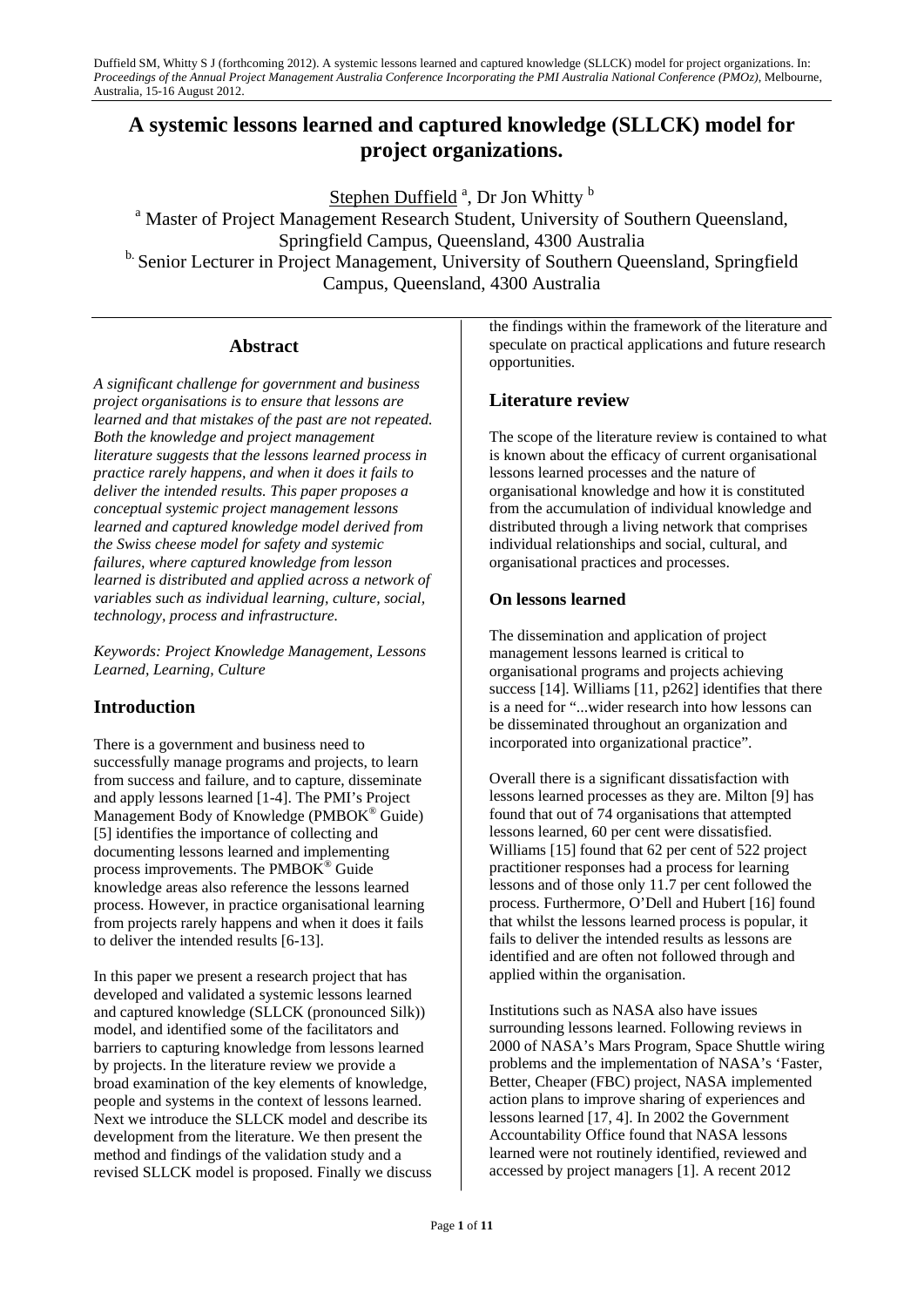NASA Office of Inspector General audit report highlights that NASA project managers are still not routinely using the lessons learned information system (LLIS) to contribute new information or to search for lessons learned identified by others [4].

A review of the BP Deepwater Horizon accident investigation revealed how lessons learned of previous "well control event incidents" and "lines of communication" were not acknowledge or addressed and was a contributing cause to the failure [18, 19]. NASA today uses the BP Deepwater Horizon incident as a lessons learned case study paying particular attention to communication deficiencies around government oversight, disregard of data, testing, changes to process, safety culture and lessons learned from previous incidents [20].

There are few signs that any lessons are being learnt in the public sector [21]. For example the Australian State Victorian Government Ombudsman examined 10 major ICT business transformation projects during 2011 and identified that despite the extensive guidance, reports and literature available, agencies are still making the same mistakes around planning, governance, project management and procurement.

### **On knowledge**

To identify with organisational lessons learned one needs to understand what organisational knowledge is. Today, in the context of the organisation, knowledge exploration is attributed to Drucker [22] (knowledge as management resource and power), Wiig [23] (knowledge as a form of belief), Polanyi [24, 25] (distinction between tacit and explicit knowledge) and Davenport and Prusak [26, p5]:

Knowledge is a fluid mix of framed experience, values, contextual information, and expert insight that provides a framework for evaluating and incorporating new experiences and information. …In organizations, it often becomes embedded not only in documents or repositories but also in organizational routines, processes, practices, and norms.

Polanyi's [24] work formed the foundation for Knowledge Management (KM) theory authors Nonaka and Takeuchi [27, 28]. Tacit knowledge is subjective, environment-specific, personal, and is difficult to communicate. Explicit or codified knowledge is objective, easily communicated and transferred without in depth experience [27]. Polanyi [25, p4] stated "...we can know more than we can tell" and contends that humans create knowledge by involving themselves with objects through a process. Nonaka and Takeuchi [27] propose that tacit knowledge consists of cognitive and technical elements. The cognitive element is based on Johnson-Laird [29] "mental models" (schemata, paradigms, perspectives, beliefs and viewpoints) where humans

create working models of the world in their minds. The technical element is the existing know how and skills.

#### **On networks**

The term network is used to describe how the component parts of an emergent useful phenomenon are connected together. Two key examples of what are described as complex adaptive networks that are associated with knowledge distribution are human cultures and the human brain [30, 31]. That is to say that knowledge is not to be found stored in some way in one spot, but rather it is distributed across a network of interconnected component parts.

Projects and organisations are often described as complex adaptive systems which evolve through adaptive exploration and the transformation of information [31-34]. Gabora [31] and Whitty [35, 30] both describe the connection of biological structures and cultural ideas and practices and how they evolve through selection and transmission and the implications for human behaviour with complex adaptive systems such as organisation.

Kaeshavarz et al. [36] and Holland [37] further describe such social complex adaptive systems as comprising individuals and organisations, and as having a distributed network of control rather than a central point of control. Furthermore, Holland [38, p25] point out how complex adaptive system rely on "parallelism, competition and recombination" to adapt to new information within a system. Moreover, Bullmore and Sporns [39] describe the structural and functional makeup of complex networks such as the human brain to comprise nodes, clusters, hubs and module parameters. Human knowledge therefore, which extends beyond the human brain, is not only stored as interconnected cells within the brain [39, 30], but it is also stored across for example organisational cultural artefacts, rituals, and practices [40], that are also interconnected, or for want of another term – networked.

### **On people**

Duhon and Elias [41] reports that failure of learning valuable lessons from projects can be connected to the learning, cultural and social people factors. Maqsood [42], and Duhon and Elias [41] both highlight the need to understand cognitive psychology when examining the effectiveness of tacit knowledge in the learning process. Maqsood [42] further reports that every person has a distinctive learning technique and that learning depends on an individual's capability to effectively acquire and use in a timely manner. Duhon and Elias [41, p1] describe learning as "...any increase in knowledge or skills that enables the learner to be more effective" in achieving their objectives.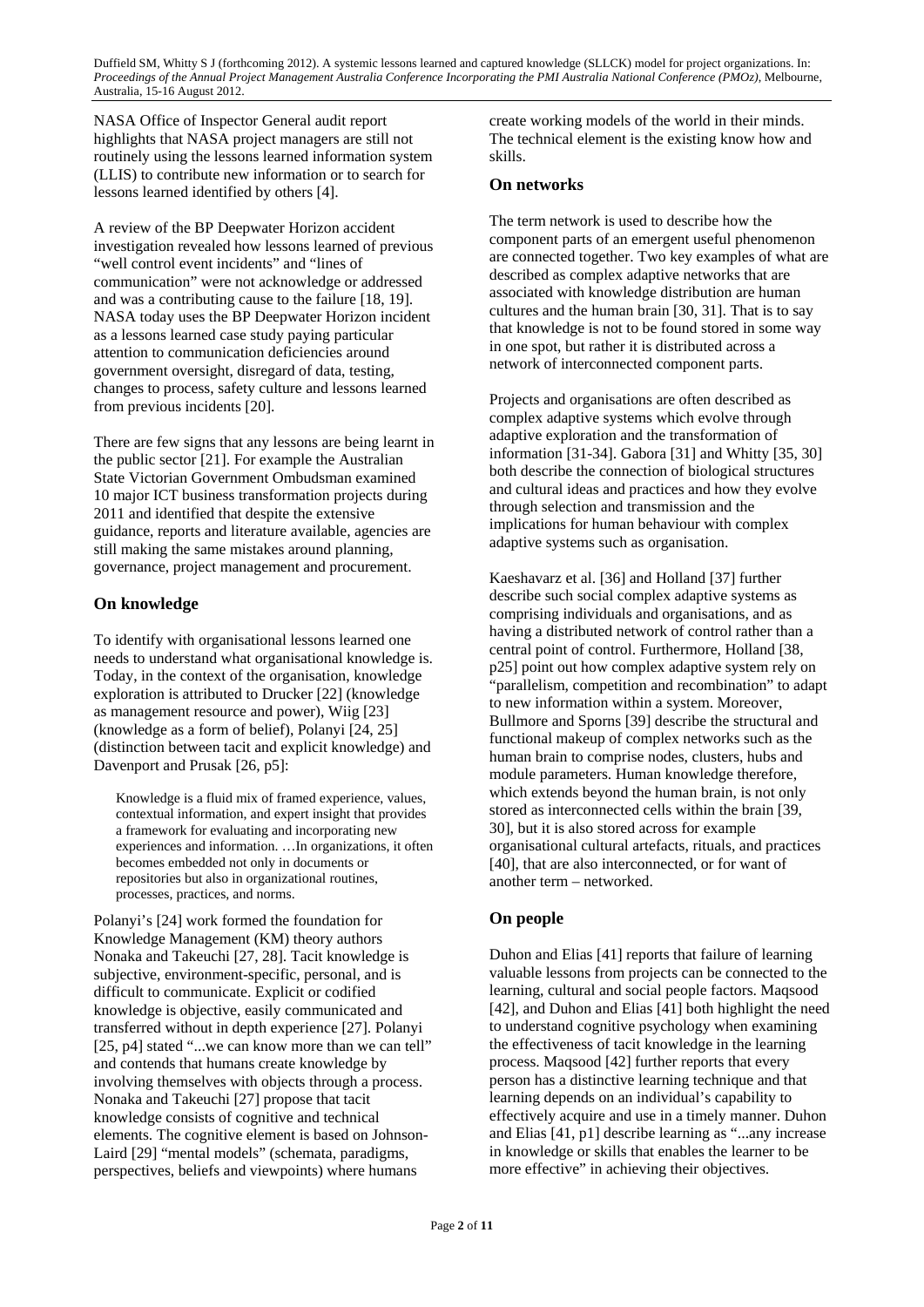From the collective point of view, project teams often know they are in trouble, however they take no or minimal effort to resolve errors as owning up to failure may cause shame [43]. Duhon and Elias [41] report that a protective post lessons learned attitude weakens the process and hides the real problems of the project. When a problem is recognised they are biased to learning the least-threatening lessons. Duhon and Elias [41] argue that all in an industry sector should be learning from the mistakes of others, and that we typically view others as substandard to us and don't believe we can learn from them. Therefore it is often hard to get relevant information on what went wrong.

The literature to date re-enforces that people factors influence the success of the lessons learned process and that a learning organisation culture is critical to successful dissemination of lessons learned [44-47]. The work of Senge [48], Nonaka and Takeuchi [27] both motivated companies to become learning organisations. Simon [49, p125] states that:

All learning takes places inside individual human heads; an organization learns in only two ways: (a) by the learning of its members, or (b) by ingesting new members who have knowledge the organization didn't previously have. ...What an individual learns in an organization is very much dependent on what is already known to (or believed by) other members of the organization and what kinds of information are present in the organizational environment. ...Individual learning in organizations is very much a social, not a solitary, phenomenon.

Duhon and Elias [41] argue that an organisation knows something if just one person knows it and that the organisation culture and structure enables that knowledge event to be used effectively. They reference actions such as; individual learning; knowledge storage (checklists and work processes); organisational changes that re-focuses knowledge; culture changes to open and act on problems; and relationship building that enables skills and knowledge to deal with organisational problems. They also state that people learn by processing information using the human central nervous system. An organisation does not have a central nervous system, so they need to create a structure to enable their personnel to learn as a group. Duhon and Elias [41] find that individual learning is a cognitive psychological process and for an organisation the learning process is social. Blackman and Henderson [50] briefly discuss how organisational learning is affected by social and intellectual credibility.

### **On Culture**

Baring in mind what has been said about knowledge being distributed across a network, one can consider culture to be a form of network for like-minded individuals. Culture per se plays a significant part in

KM, organisational learning and in the effectiveness of learning mechanisms [47, 41, 51, 44]. Dvir and Shenhar [52, p20] state that "Great projects create a revolutionary project culture. The execution of great projects often requires a different project culture, which can spread to an entire organization." Williams [15, 11], Hislop [53] and Maqsood [42] all suggest that it is critical to understand the culture of an organisation before implementing or using lessons learned as surveys consistently reveal that the main obstacles to success are organisational people (social and culture) factors.

Reason [54, p195] defines a just culture as "...an atmosphere of trust in which people are encouraged, even rewarded, for providing essential safety-related information – but in which they are also clear about where the line must be drawn between acceptable and unacceptable behaviour." The other important elements of a safety related culture are to have a strong reporting, flexible and learning culture [54]. Reason [54] further states that the learning culture is the easiest to engineer however is the most difficult to make work. Pettersson and Nyce [55] state that "just culture" is where individuals in an organisation want to be open about failures and mistakes. Lucier [56] argues that if you can encourage team members to document their mistakes with no fear of further action, you will be able to establish a useful knowledge system. Stastny and Garin [57] and Duhon and Elias [41] both discuss the benefits and obstacles in implementing a just culture and there appears to be a lot of similarities with the project management lessons learned process.

The work of Reason [54] with just culture highlights a lot of similarities with project management lessons learned [41]. Reason's [54, 58] Swiss cheese model (Figure 1) argues that organisational accidents are caused by active failures and latent conditions. Reason [54] reports that the Swiss cheese model shows the implementation of "defences in depth", where one identifies that projects have errors (holes) in them, which are brought about by human factors, and there are layers of defences to prevent them from occurring.



**Figure 1 – The Swiss cheese model of defences Source: Reason [54]**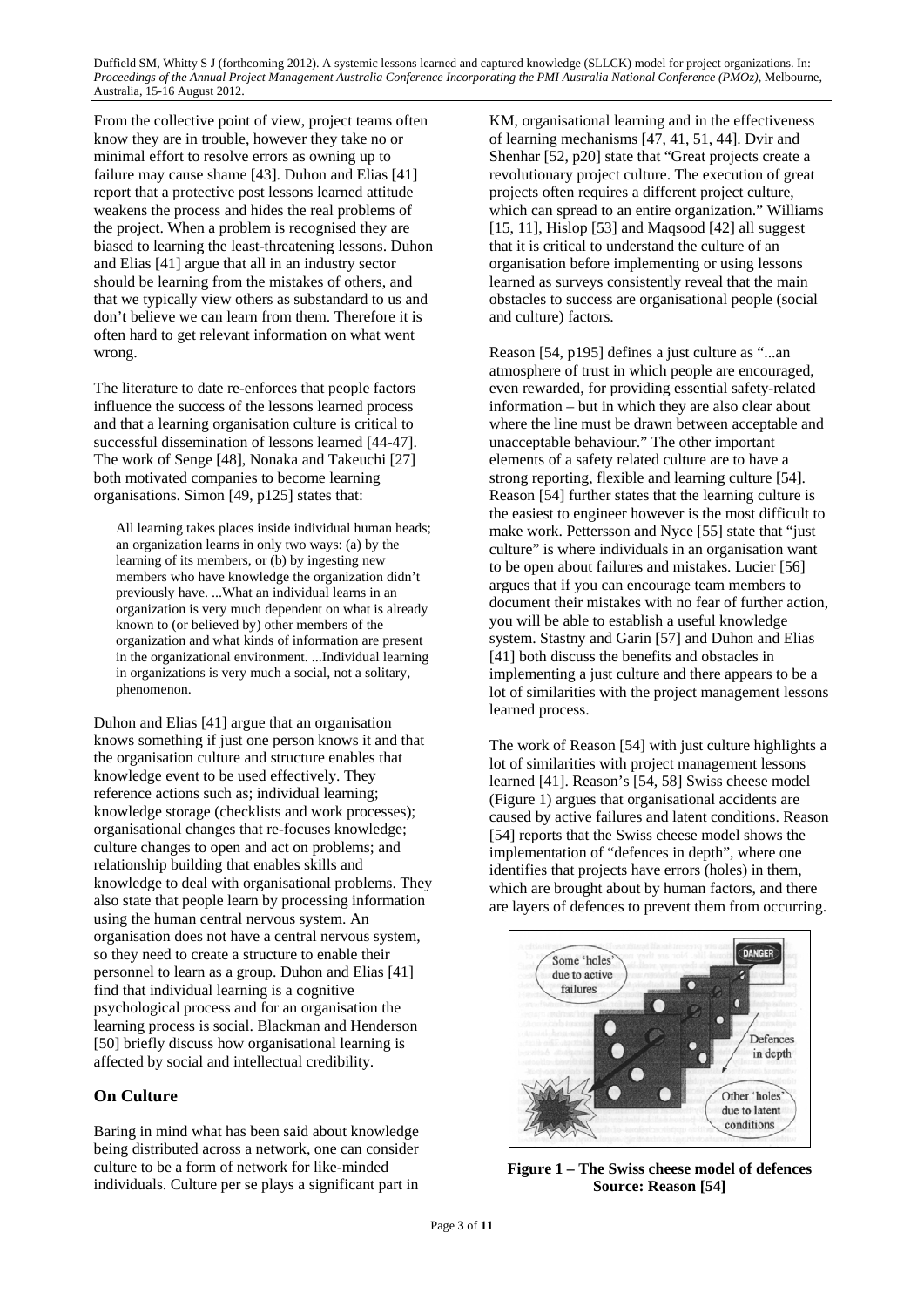### **On lessons learned processes**

The lessons learned process is specifically addressed in various project management guides, standards, methodologies and maturity models. Lindner and Wald [59] note a gap in project management practice as there is a need for more research in understanding the role KM plays in project management methodologies. Over the last 14 years the PMBOK® Guide has increased the references to the term lessons learned. In the PMBOK<sup>®</sup> Guide  $4<sup>th</sup>$  edition there is a focus on process improvement as a result of lessons learned [5]. It is important to note that 'lessons learned' is not discussed anywhere except for a glossary description [5].

Reich and Wee [60, p24] recommend that the PMBOK<sup>®</sup> Guide should be "...transformed into a true knowledge guide - both imparting and recognizing the knowledge needed to complete projects successfully." The Project Management Institute's OPM3 Organizational Project Management Maturity Model [61] references lessons learned. However there is less guidance than that provided in the PMBOK® Guide [5].The Office of Government Commerce PRINCE2 [62, p12] project methodology encourages project teams to "...learn from previous experience: lessons are sought, recorded and acted upon throughout the life of the project". PRINCE2 has a single process for recording lessons learned (lessons learned log) and reporting on them (lessons learned report). The Capability Maturity Model Integration (CMMI) [63] model provides for best practice organisational process improvement. Process improvement proposals and process lessons learned are key work products and sub-processes. Midha [64] discusses the benefits of CMMI and identifies the classic approach of collecting and translating key lessons into processes. Von Zedtwitz [43] developed a capability model for post-project reviews based on the standard five-stage capability model.

O'Dell and Hubert [16, p69] stated that the lessons learned approach typically focuses on a few key questions:

What was supposed to happen?

What actually happened?

Why was there a difference or variation?

Who else needs to know this information? The major challenge is to then get employees to participate and reuse the captured knowledge [65, 16, 66]. Milton [66] describes the KM lessons learned process stages as learning before, during and after. The literature on lessons learned processes provides many variations on essentially three process steps 'identification, dissemination (transferring) and application'. Common literature capture techniques found are: reflection, lessons learned sessions; after action reviews; project debriefings; close out meetings; post project appraisals/reviews; case study exercises; community of practices; project milestone

reviews; post mortems, project histories; project health checks; and project audits [67-69, 10, 15]. Literature on knowledge disseminating and transfer often refers to codification, verification, storing, searching, retrieving, knowledge sharing and training [70, 71, 65, 16, 10, 15].

A number of methods are used to disseminate knowledge lessons learned. Two methods of interest are 1) process methods and 2) social based methods. Process based methodologies are those lessons learned where the knowledge is reflected in an organisations policies, processes and procedures [7, 64, 72, 10, 15]. Social based methodologies are those lessons learned that are not easy to break up and transfer knowledge from one person to another [73, 45]. Fernie et al. [45] argue that knowledge sharing is best performed through the communication of individuals. Two identified social-based processes are networking and mentoring [73, 74]. Knowledge application often requires a significant effort, commitment, understanding of people behaviour for both the organisation and individuals, as this is the area where the process typically breaks down and fails [41, 7, 15].

### **On technology and infrastructure**

The literature provides numerous technology solutions of storing, recording and accessing lessons learned, the key is to identify what works for an organisation and constantly monitor, update and keep it current and relevant [15, 11]. Technology is a critical element to knowledge dissemination. Quite often technology is blamed for failure in knowledge dissemination [15]. As with all process flows, ensuring the right people are involved, the right systems and infrastructure (facilities, equipment and materials) is critical in laying the foundation down for lessons learned to be effective [75].

# **The SLLCK Model**

The SLLCK model is grounded in the literature above. It is an attempt to network together by means of an adaptation of the Swiss cheese model, the various features of social and cultural learning with the processes, infrastructure and technology that support them. The model has, over a period of two years, undergone a number of iterations. Initial reviews of the literature pertaining to lessons learned focused on the dissemination of lessons learned and a preliminary model was developed (Figure 2). This version highlighted the people, process, learning and technology variables that influence the dissemination of lessons learned between the project team and the organisation. The model was derived and based on the reverse relationships of the Reason [54] Swiss cheese model where the variables all need to align to effectively disseminate lessons learned.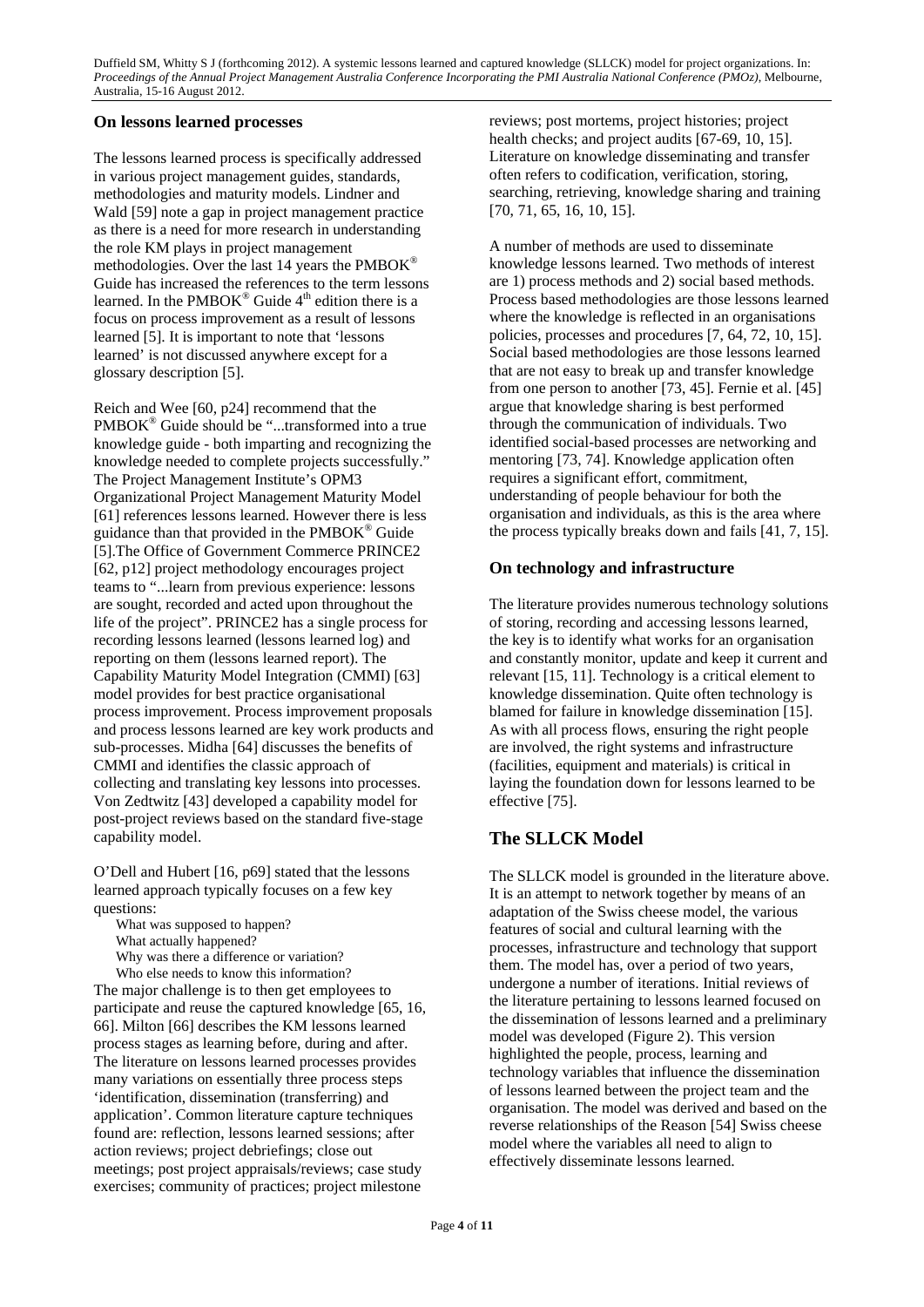Following an extended detailed literature review it became clear that the model needed to focus on both the dissemination and application of lessons learned. The literature already shows that identification of lessons learned appears to be done quite well in most organisations, whereas the dissemination and application of lessons learned fails to deliver the intended results [6-13].



**Figure 2 – Preliminary lessons learned model** 

The extended literature review highlighted the people element (learning, culture and social aspects), the system element (technology, process, and infrastructure) and the integration of the elements that form a knowledge network that captures and therefore influences the dissemination and application of lessons learned between the project team and the organisation. The output of the extended literature review was analysed using a grouping-categorisation matrix and associated mind maps. The deductive content analysis process assisted in the development of a revised SLLCK model (Figure 3).



**Figure 3 – A 'systemic lessons learned and captured knowledge model'** 

The model, as with its predecessor, is based on the reverse relationships of the Reason [54] Swiss cheese model where the variables of learning, culture, social, technology, process and infrastructure need to align and be effective to disseminate and apply lessons learned. The reverse relationship refers to the fact that the open holes in the variable layers represent the

various facilitators in each of those areas that enable the dissemination and application of the identified lessons.

# **Validation Study**

### **Research Methodology**

The research method adopted is a qualitative approach using an extended literature review and a range of tools (categorisation matrix, mind and concept maps) to carry out a deductive content analysis of the data [76]. The categorisation matrix, mind and concept maps exercise is based on the three sub-processes of data reduction, data display and conclusion drawing [77]. The purpose of the content analysis is to identify the most common lessons learned elements acknowledge by other researchers which will define the key variables that are synthesised to form a SLLCK model.

To further test the SLLCK model a qualitative exploratory focus group research methodology approach was used. The focus group provides the practical experience and performs as a diagnostic tool to validate the model [78]. It also enables multiple perspectives to be clarified to achieve a solid understanding and interpretation of the model [78]. The SLLCK model was presented to a pilot focus session followed by two focus groups. Ethical approval for this study was granted, anonymity assured, research notes were taken throughout, and audio recordings were destroyed following transcription. The pilot focus session provided a preliminary run through of the focus group exercise to refine the interview structure. The first focus group consisted of five participants, the second had eleven. The participants were project, engineering and knowledge management professionals from local South East Queensland Australia organisations.

The SLLCK model was presented to each of the focus groups and they were encouraged to make comments and provide feedback on their first impressions. The SLLCK model was then broken down into elements (learning, culture, and so on) on separate worksheets. The worksheets were in the form of large sheets of paper placed on desks and walls. The focus group participants were asked to identify positive openings (facilitators) and negative impediments (barriers) that impact the SLLCK model. The worksheets were then reviewed as a group. Following the focus group sessions the audio and worksheet data was analysed and grouped under each of the elements/variables of the model.

### **The Results**

First impressions from the focus group participants were that the SLLCK model does "make sense and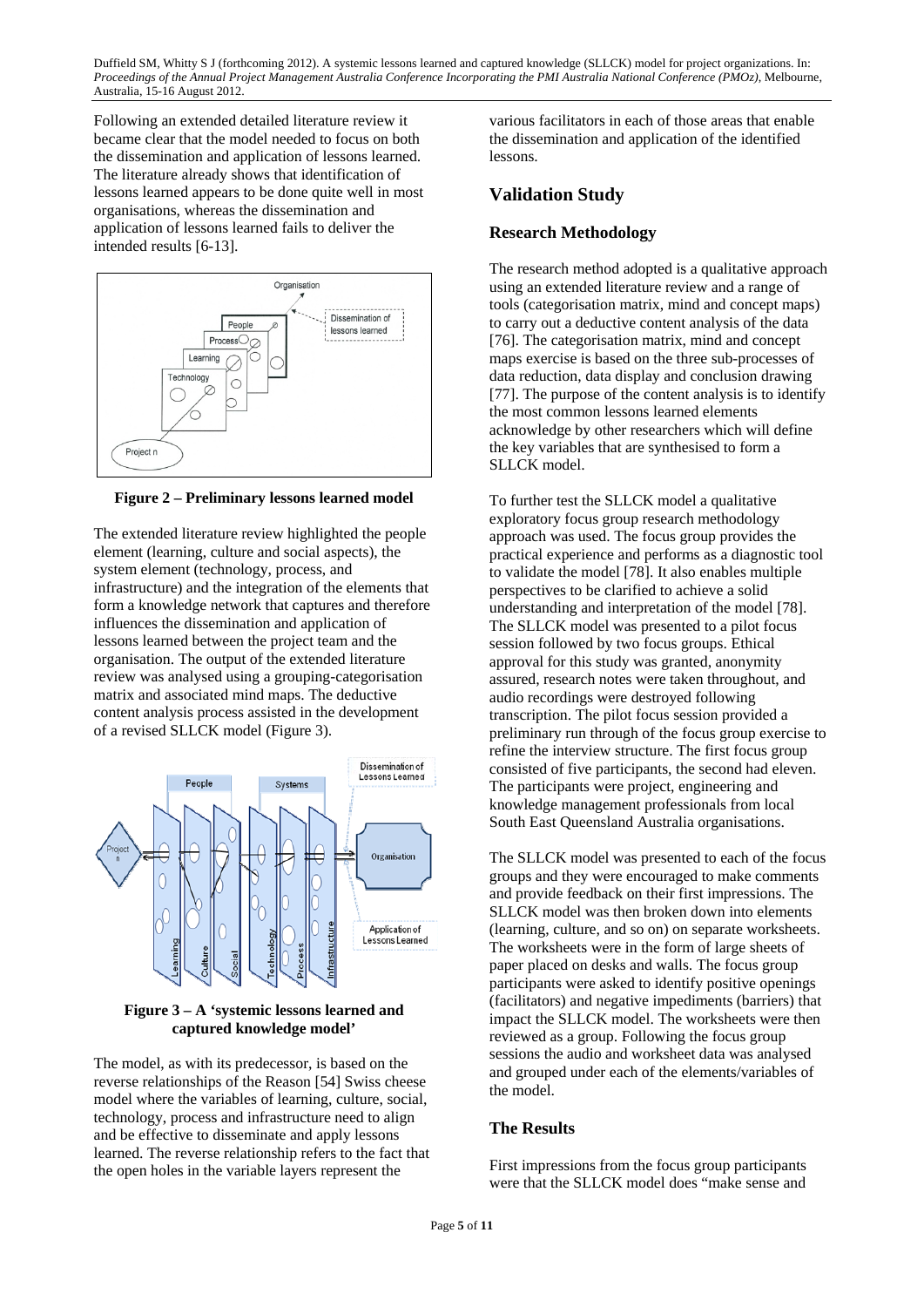gels with the reverse of the old adage that a catastrophe has several things lined up to fail". Participants also agreed with the view that technology is seen as an enabler and that culture, social aptitude and a priority to capture knowledge from learning experiences through project is important.

The data generated from the focus group sessions is shown in Table 1. During the focus group sessions the participants were able to validate the model as they felt it supported their experience whilst reconceptualising the topic of lessons learned. Drawing on their experiences, participants were able to identify the facilitators to lessons learned (the holes in the model) and the barriers. Whilst the participants raised much of what has already been identified in the literature, they also identified facilitators (See Table 1: identified with \*bold) that have limited coverage in the lessons learned literature, such as;

- The level of knowledge/credibility of individuals
- A culture of helping people; culture of respect, where knowledge/experience is respected
- Where systems are respected and form part of the everyday job
- Where people are committed to credible processes.

Frequently the participants discussed how well the model represented the complexity of the real world, and how all the multiple variables need to align to enable a lesson to be learned and then captured (remembered) in various forms across the organisation. Participants also discussed how each of the variables has a number of subsets and that the model can represent knowledge storage and found some alignment with a complex organisational brain. One participant made the statement "Do people really understand lessons learned, as the concept is thrown around all the time, however often lessons are captured, the job is considered done and lessons are not reinforced."

Across the focus groups, participants agreed that it is the people element that is most likely to negatively influence lesson learned processes and create barriers to the dissemination and application of lessons learned in organisations. Focus group participants clearly stated that "people make it happen". One focus group spent more time discussing culture and process, while the other was more focused on the social aspect. Participants also highlighted how systems should provide a supporting role to the people. Using the SLLCK model as a construct for the discussion, one lesson learned scenario raised demonstrated how the variables of learning, culture, process and infrastructure were opened to capturing knowledge, whereas the variables of social and technology were closed and prevent the dissemination and application of the identified lessons.

The focus groups provided feedback as to how the model can help them. Participants stated that the model helps with the change management process. That the model reflects complexity, as it is "hard to get a lesson learned through, so it is not just about having a database, it is not just about one thing it is about a series of things...I like the way it kind of stacks it up and shows it working". One Project Manager stated that "we were getting lots of push from our KM team to get lessons learned going and get it implemented to meet deliverables, had we had the model we would have been able to present to the Directors to show them what needs to be invested in to do it properly, as it is not just about doing a process." Furthermore, that one problem for organisations is a lack of recognition of this complexity. All the focus groups agreed that the SLLCK model conceptualises the problem well in a way that enables the problems to be discussed, and that it provides a good alignment of what has to be in place to allow the lessons learned process to deliver the intended results.

### **Discussion**

The data generated from the focus group sessions (See Table 1) appears to ground the SLLCK model in the lesson learned and project knowledge management literature [14, 73, 44, 41, 47, 42, 9, 16, 15, 11, 45]. Participants were able to identify their experiences with, and further build and refine the SLLCK model (See Figure 5). The results illustrate that organisational learning is a complex process and it is clear that organisations need to enable the facilitators and remove the barriers and encourage, through their practices and processes, positive cultural, social and learning environments.

Two particular discussion that arose from the focus groups are noteworthy; that of credibility and complexity. The discussions on credibility is notable in that it occurred during both the considerations of facilitators and barriers, and the subject has limited direct references in lessons learned and knowledge management literature apart from Blackman and Henderson [50] and Liebowitz and Megbolugbe [79]. The discussion on complexity is also notable as the focus groups emphasised how the SLLCK model can resemble and conceptualise the network 'brain' of an organisation. This supports the literature of knowledge distribution across complex networks [31, 35, 30].

The amount of discussion time spent during the focus group sessions on culture, social and process emphasises the importance these variables play in the SLLCK model and supports the findings in the literature of Anbari et al. [67], Bakker et al. [68], Duhon and Elias [41], Hislop [53] and Maqsood [42, 69], Schindler and Eppler [10] and Williams [15, 11].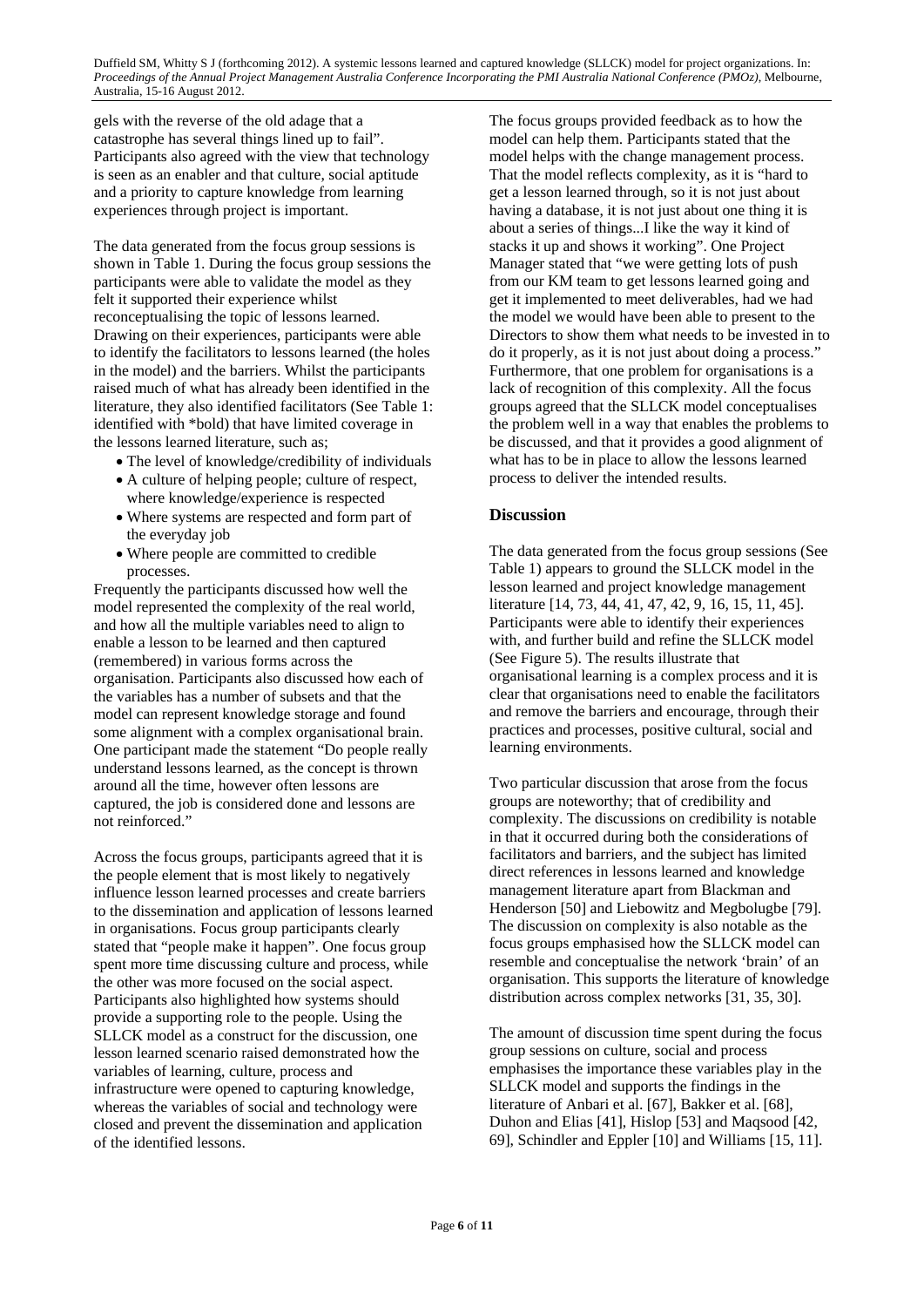| Positive openings (facilitators) and negative impediments (barriers) within each lessons learned variable:<br>People-Learning |                                                                                                                                                 |
|-------------------------------------------------------------------------------------------------------------------------------|-------------------------------------------------------------------------------------------------------------------------------------------------|
| <b>Facilitators</b>                                                                                                           | <b>Barriers</b>                                                                                                                                 |
| Right skilled people                                                                                                          | Takes too much time; time pressures                                                                                                             |
| Right people to hand<br>Training (effective)                                                                                  | Memories fade<br>Lessons wont apply to my project                                                                                               |
| Learning from experience                                                                                                      | De-motivated                                                                                                                                    |
| (failures, challenges, difficulties and success)                                                                              | Lets learn from our failure - witch hunt                                                                                                        |
| Staff with a high level of knowledge / qualifications<br>Willingness/passion to share knowledge                               | People learn differently<br>People do not learn and continue to make the same mistakes                                                          |
| Understand that people learn differently                                                                                      | Difficult to teach practitioners in other parts of the organisation<br>Different levels of knowledge and understanding                          |
| (Training sessions; Technical notes; Technical forums)<br>Education, training and staff development practices                 | Technical arrogance (credibility)                                                                                                               |
| Reflection                                                                                                                    | Protecting ones sphere of knowledge                                                                                                             |
| Knowledge level (credibility)                                                                                                 | Poor training practices<br><b>People-Culture</b>                                                                                                |
| <b>Facilitators</b>                                                                                                           | <b>Barriers</b>                                                                                                                                 |
| Tone at the top                                                                                                               | Anonymous reports                                                                                                                               |
| Routine practices<br>Supportive practices / supporting culture                                                                | Blame<br>Don't have time                                                                                                                        |
| Help needed (help me to help you)                                                                                             | Rapid change of staff - redeployment                                                                                                            |
| Just Culture (Safety culture, learning culture, reporting culture)<br>Group (work) support in development of learning's       | Internal politics (credibility)<br>To use lessons would reflect badly on my reputation                                                          |
| Understand that knowledge is power but even more so when it is shared                                                         | Lack of incentives, buy-in                                                                                                                      |
| * Individual knowledge sharing plans<br>Networking encouraged and supported                                                   | Knowledge is power<br>Shoot the messenger                                                                                                       |
| Action on positive feedback                                                                                                   | Communication gap / miss-understandings                                                                                                         |
| Positive leadership<br>* Respect                                                                                              | Delivery culture not learning culture<br>Complex organisations; Operational silos                                                               |
|                                                                                                                               | No senior sponsorship                                                                                                                           |
|                                                                                                                               | Anxiety about changes<br>Poor leadership practices                                                                                              |
|                                                                                                                               | Lack of adaptability or resilience                                                                                                              |
|                                                                                                                               | WIIFM (What is in it for me)<br>Fast moving workforce                                                                                           |
|                                                                                                                               | Social behaviours                                                                                                                               |
|                                                                                                                               | Old way the only way<br>Personal goals different to organisational goals                                                                        |
|                                                                                                                               | Low performance results focus culture                                                                                                           |
|                                                                                                                               | <b>Financial pressures</b>                                                                                                                      |
| <b>Facilitators</b>                                                                                                           | <b>People-Social</b><br><b>Barriers</b>                                                                                                         |
| Custom built teams<br>Operate as a team                                                                                       | Same old team                                                                                                                                   |
| Custom build the approach (Not one size fits all)                                                                             | Not invented here<br>Unwillingness to share /less valuable                                                                                      |
| Keep trying different approaches                                                                                              | Don't want to appear vulnerable and stupid by admitting mistakes                                                                                |
| Do not personalise<br>Interact with as many people as possible to capture information                                         | Teams wont share mistakes and dirty laundry - reputation<br>Resistance to change                                                                |
| * (must have credibility)                                                                                                     | Not my problem                                                                                                                                  |
| Teamwork approach<br>Honesty and Integrity                                                                                    | Too stubborn<br>Cynical                                                                                                                         |
| Provide time for unstructured interaction                                                                                     | Politics                                                                                                                                        |
| Generally want to improve<br>Good enterprise social business                                                                  | Don't understand what it is like to work in other parts of the organisation<br>Poor communication - anti social behaviour - social interactions |
| Productive culture                                                                                                            | Personality traits                                                                                                                              |
|                                                                                                                               | Blame environment<br>Competitive environment                                                                                                    |
|                                                                                                                               | Perceived credibility and approachability                                                                                                       |
|                                                                                                                               | Social polices<br>Shame personally exposed                                                                                                      |
|                                                                                                                               | Lack of trust                                                                                                                                   |
|                                                                                                                               | Poor coordination<br>Systems-Technology                                                                                                         |
| <b>Facilitators</b>                                                                                                           | <b>Barriers</b>                                                                                                                                 |
| Intranets                                                                                                                     | Hard to find / locate lessons                                                                                                                   |
| e-libraries<br>Wikis                                                                                                          | No way to classify lesson for easy retrieval<br>Not trained in use of tools                                                                     |
| Multiple channels of information in use<br>Distribution of links to all targeted stakeholders                                 | Poor (lack of) ICT systems and processes                                                                                                        |
| Ease of access through different IT solutions                                                                                 | Done in inconsistent ways<br>Too many initiatives                                                                                               |
| Systems respected and need to be part of your everyday job                                                                    | Restrictive audience<br>Poor Search facility                                                                                                    |
|                                                                                                                               | SharePoint 2010 governance and funding issues                                                                                                   |
|                                                                                                                               | Not everyone uses social media                                                                                                                  |
|                                                                                                                               | Lack of money / funding / expensive<br>Too complex                                                                                              |
|                                                                                                                               | Set and forget systems<br>Too many systems                                                                                                      |
|                                                                                                                               | Systems are not part of your every day job                                                                                                      |
|                                                                                                                               | Inappropriate focus on technology<br>Not being able to find what you need when you need it                                                      |
|                                                                                                                               | Collection of data just for the sake of it                                                                                                      |
|                                                                                                                               | Too structured                                                                                                                                  |
| <b>Facilitators</b>                                                                                                           | <b>Systems-Process</b><br><b>Barriers</b>                                                                                                       |
| Debriefing                                                                                                                    | Willingness to conduct the process                                                                                                              |
| Reviews<br><b>Brain Storming</b>                                                                                              | Tick the box process / compliance<br>Procedures not being followed, don't exist, are not updated                                                |
| Case Studies / Tell a story / Keep it 2 pages - simple                                                                        | Post-Implementation reviews not done                                                                                                            |
| Dissemination (Training, Education)<br>Mentoring                                                                              | Takes too much time<br>Lack of time to mentor                                                                                                   |
| <b>Staff Transfer</b>                                                                                                         | Lack of enforcement                                                                                                                             |
| Functional management enforcement<br>Alignment to Risk Management                                                             | No metrics<br>Lack of formalising the process and incorporating new work                                                                        |
| Senior management commitment                                                                                                  | Lack of consistency in following the process                                                                                                    |
| *Credibility - endorsement of process in place - Imprimatur<br>Simplification                                                 | WIIFM (What is in it for me)<br>Lack of understanding and commitment                                                                            |
| Capability in methodology                                                                                                     | Complacency                                                                                                                                     |
| Contextualised                                                                                                                | Don't bother not my problem<br>Language (taxonomy)                                                                                              |
|                                                                                                                               | Don't exist / fragmented                                                                                                                        |
|                                                                                                                               | Lack of flexibility in approach (no complex adaption)<br>Read the process but don't understand the process                                      |
|                                                                                                                               | Process/manuals are owned by another organisation                                                                                               |
|                                                                                                                               | Processes don't match with IT systems                                                                                                           |
| Systems-Infrastructure<br><b>Facilitators</b><br><b>Barriers</b>                                                              |                                                                                                                                                 |
| Physical space                                                                                                                | Legal constraints                                                                                                                               |
| <b>Training facilities</b><br>Senior management commitment                                                                    | Governance<br>Poor facilitation                                                                                                                 |
| Good user interface/useability/search                                                                                         | Time poor                                                                                                                                       |
|                                                                                                                               | Lack of financial/funding support<br>Language (taxonomy) / poor search                                                                          |
|                                                                                                                               | Don't have access to emerging technology                                                                                                        |
|                                                                                                                               | Remote sites have limited infrastructure (Don't assume everyone has what<br>you may have)                                                       |
|                                                                                                                               |                                                                                                                                                 |

#### **Table 1 – Positive openings (facilitators) and negative impediments (barriers) within each lessons learned variable**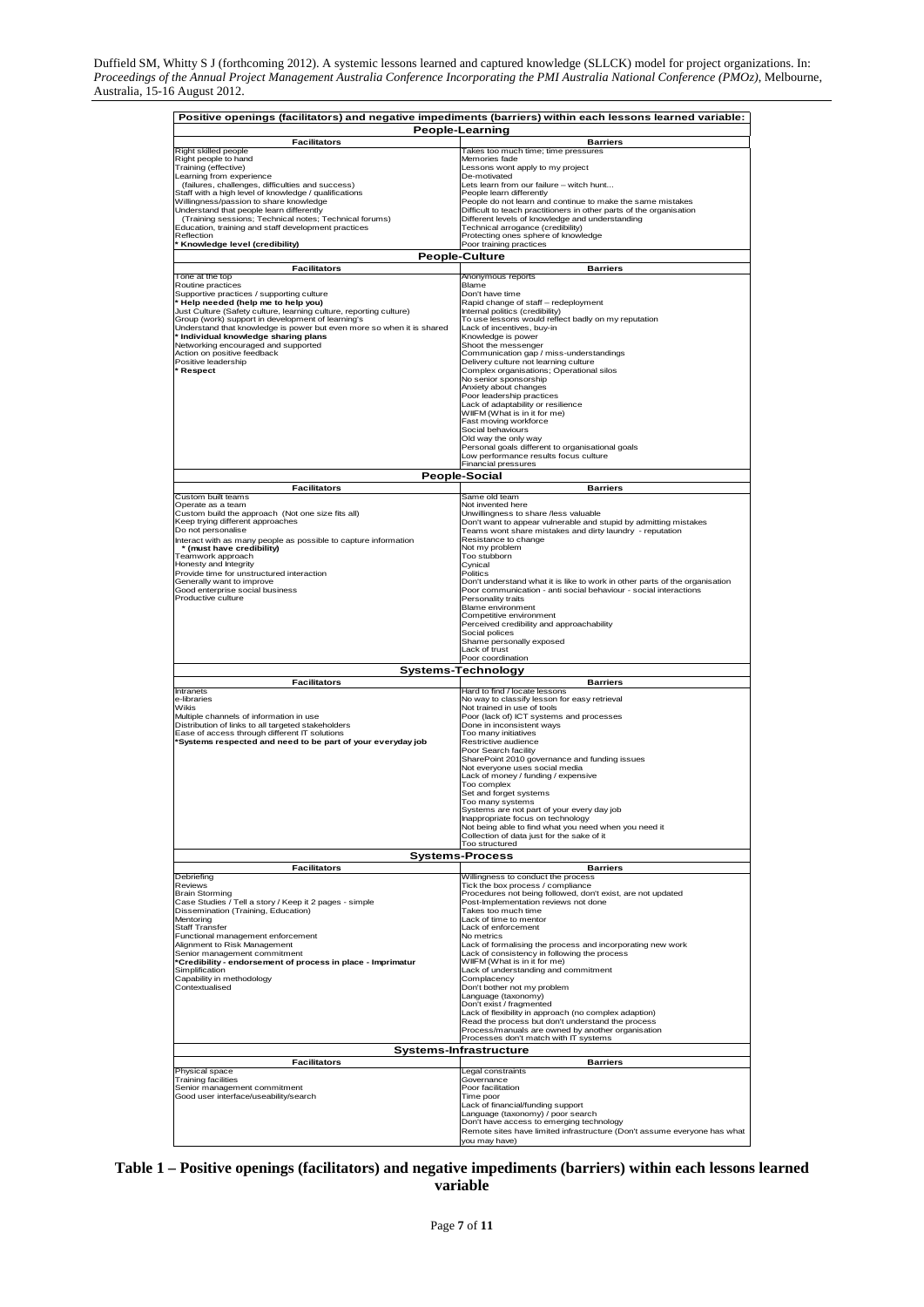

Figure 5 – A refined 'systemic lessons learned and captured knowledge (SLLCK) model'

Many of the facilitators and barriers identified are not directly related to the project management and knowledge management operational processes; however they have significant consequences on how project knowledge is used within an organisation. One clear finding during the focus group sessions was the confirmation that lessons identification processes do exist and seems to work well and that the problem is with the dissemination and application of lessons learned. This causes individuals to believe the lessons learned process is working when in fact only the first part of the process (lessons identified - observed) is working. This separation of the lessons (identification) learned process is seldom discussed in the literature. The study has brought forth supporting evidence that a SLLCK model can influence the dissemination and application of project management lessons learned between the project team and the organisation.

### **Limitations and challenges**

One of the challenges with content analysis is that the process is flexible in nature and there is no simple right way of doing it [76, 80]. The focus group approach does have some limitations and disadvantages. A unique sampling problem could arise as each of the two focus groups had similar backgrounds and experiences. The results could be dependent on the moderator and finally the groups are not intended to represent the larger population [78].

### **Future research**

The information produced from the focus groups forms a good basis and structure for future research using an appropriate mixture of qualitative case studies and quantitative survey instruments. More consideration should be given to the alignment, interaction and complexity issues of the people and systems elements within the lessons learned organisational environment. This approach is supported by a recent project management PM World Today editorial post on Lessons Learned but Knowledge Lost [81]. In response, Wideman [82, p1] a recognised project management global expert stated:

...in spite of all the technology that is available to us today, we have not yet found a presentation format that captures the essence of this wisdom in a way that is relevant to future usage, readily searchable and easy to store. ...we have a serious cultural problem. ...we are probably condemned to continue to throw away the valuable resources.

This open public discussion highlights the significance of project management, knowledge management and the lessons learned practice and the impact a grounded model has on providing solutions to the problem.

Finally the study supports the premise that the project management lessons learned processes today can largely be considered incomplete and misunderstood. Future research themes could focus on how best project management lessons learned is represented to the practitioner community and their organisations, in a way that can be captured in project management reference books, methodologies and bodies of knowledge.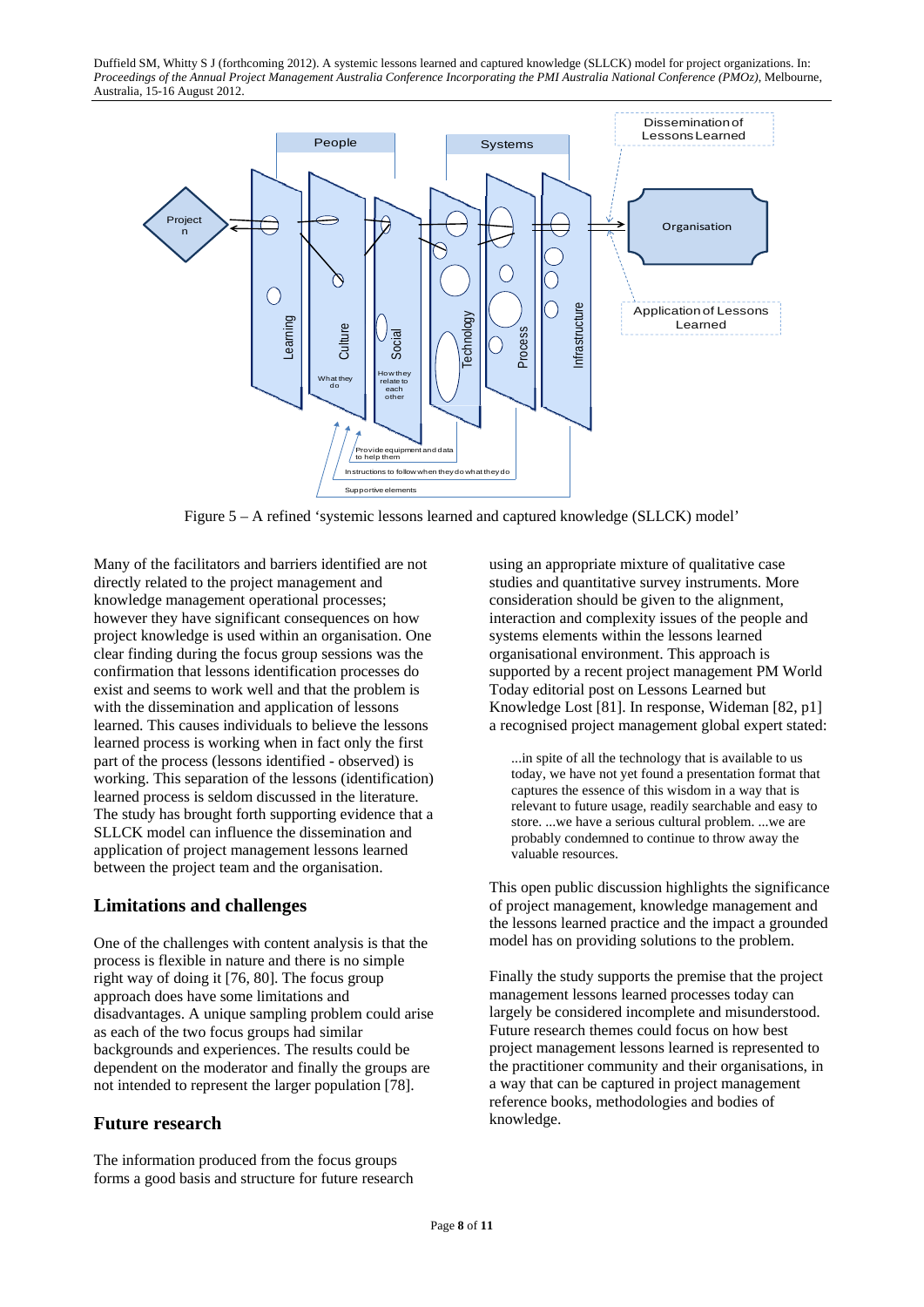## **Conclusion**

This research study is focussed on exploring whether a SLLCK model can influence the dissemination and application of project management lessons learned between the project team and the organisation. The study suggests that by reconceptualising lessons learned, the SLLCK model can influence the dissemination and application of project management lessons learned. This study has established that the alignment of the people and system elements could positively influence the success of an organisation's lessons learned processes. The study found that the people element and culture factor may well be the most likely to negatively influence lessons learned in organisations. Furthermore, the study also established that several variables of the model and their elements need to align to ensure organisational lessons are learned by means of projects. Finally, the findings contribute to the project and knowledge management literature and provide an opportunity to improve project knowledge sharing, and ensure projects achieve success for organisations to maintain a competitive advantage.

# **References**

- [1] Li, 2002, "*GAO-02-195 NASA Better Mechanisms Needed for Sharing Lessons Learned*," Office, U. S. G. A., Ed., ed. Washington, DC.
- [2] National Audit Office, 2009, "*Helping Government Learn*," ed. London: The Stationary Office.
- [3] New Zealand Government, 2010, "*Major Projects Report: Overview & Assessment*," Ministry of Defence, N. Z. D. F., and the Office of the Auditor-General., Ed., ed. Wellington: Ministry of Defence.
- [4] NASA, 2012, "*Review of NASA's Lessons Learned Information System* ", Washington, DC IG-12-012.
- [5] Project Management Institute, 2008,*A Guide to the Project Management Body of Knowledge (PMBOK® Guide)*, 4th ed. Newtown Square, Pa.: PMI Inc.
- [6] Atkinson, R.*, et al.*, 2006, "*Fundamental uncertainties in projects and the scope of project management*," International journal of project management*,* vol. 24, pp. 687-698.
- [7] Keegan, A. and Turner, J. R., March 1, 2001 2001, "*Quantity versus Quality in Project-Based Learning Practices*," Management Learning*,* vol. 32, pp. 77-98.
- [8] Kerzner, H., 2009,*Project management : a systems approach to planning, scheduling, and controlling*, 10th ed. Hoboken, N.J.: John Wiley & Sons.
- [9] Milton, N., 2010,*The Lessons Learned Handbook: Practical approaches to learning from experience*. Oxford, UK: Chandos Publishing.
- [10] Schindler and Eppler., 2003, "*Harvesting project knowledge: a review of project learning methods*

*and success factors*," International journal of project management*,* vol. 21, pp. 219-228.

- [11] Williams, T., 2008, "*How do organisations learn lessons from projects–and do they?*," IEEE Transactions in Engineering Management*,* vol. 55, pp. 248-266.
- [12] Wysocki, R. K., 2004,*Project management process improvement*. Boston: Artech House.
- [13] Wysocki, R. K. (2009, Accessed 2 May 2011). *Effective project management traditional, agile, extreme (5th ed.)*. Available: http://ezproxy.usq.edu.au/login?url=http://www.U SQ.eblib.com.au/EBLWeb/patron?target=patron& extendedid=P\_427893\_0&
- [14] Disterer, G., 2002, "*Management of project knowledge and experiences*," Journal of Knowledge Management*,* vol. 6, pp. 512-520.
- [15] Williams, T. (2007, Date Accessed: 17 July 2011). *Post-Project Reviews to Gain Effective Lessons Learned*. Available: http://library.books24x7.com.ezproxy.usq.edu.au/t oc.aspx?site=JE61N&bookid=24212
- [16] O'Dell and Hubert, 2011,*The new edge in knowledge : how knowledge management is changing the way we do business*. New Jersey: John Wiley & Sons.
- [17] Keegan, B. and Griner, C., 2000, "*Enhancing Mission Success – A Framework for the Future (A Report by the NASA Chief Engineer and the NASA Integrated Action Team)*,"
- [18] BP, 8 September 2010, "*Deepwater Horizon Accident Investigation Report*,"
- [19] Cleveland, C. (2011, 25 March). *Macondo: The Gulf Oil Disaster*. Available: http://www.eoearth.org/article/Macondo:\_The\_Gu lf\_Oil\_Disaster?topic=64403
- [20] NASA. (2011, 9 April). *The Deepwater Horizon Accident: Lessons for NASA*. Available: http://www.nasa.gov/pdf/592629main\_BP\_Case\_ Study\_29AUG2011\_FINAL.pdf
- [21] Brouwer, G., 2011, "*Own motion investigation into ICT-enabled projects*," Ombudsman, V., Ed., ed. Melbourne: Victorian Ombudsman, Victorian Government Printer.
- [22] Drucker, P. F., 1993,*Post-capitalist society*. Oxford: Butterworth Heinemann.
- [23] Wiig, K., 1997, "*Knowledge management: an introduction and perspective*," Journal of Knowledge Management*,* vol. 1, pp. 6-14.
- [24] Polanyi, M., 1958,*Personal knowledge; towards a post-critical philosophy*. Chicago,: University of Chicago Press.
- [25] Polanyi, M. and Sen, A., 2009,*The tacit dimension*. Chicago ; London: University of Chicago Press.
- [26] Davenport, T. and Prusak, L., 2000,*Working knowledge: How organizations manage what they know*: Harvard Business Press.
- [27] Nonaka, I. and Takeuchi, H., 1995,*The knowledge-creating company: How Japanese companies create the dynamics of innovation*. New York.
- [28] Nonaka, I., 2007, "*The knowledge-creating company*," Harvard business review*,* vol. 85, p. 162.
- [29] Johnson-Laird, P. N., 1983,*Mental models : towards a cognitive science of language,*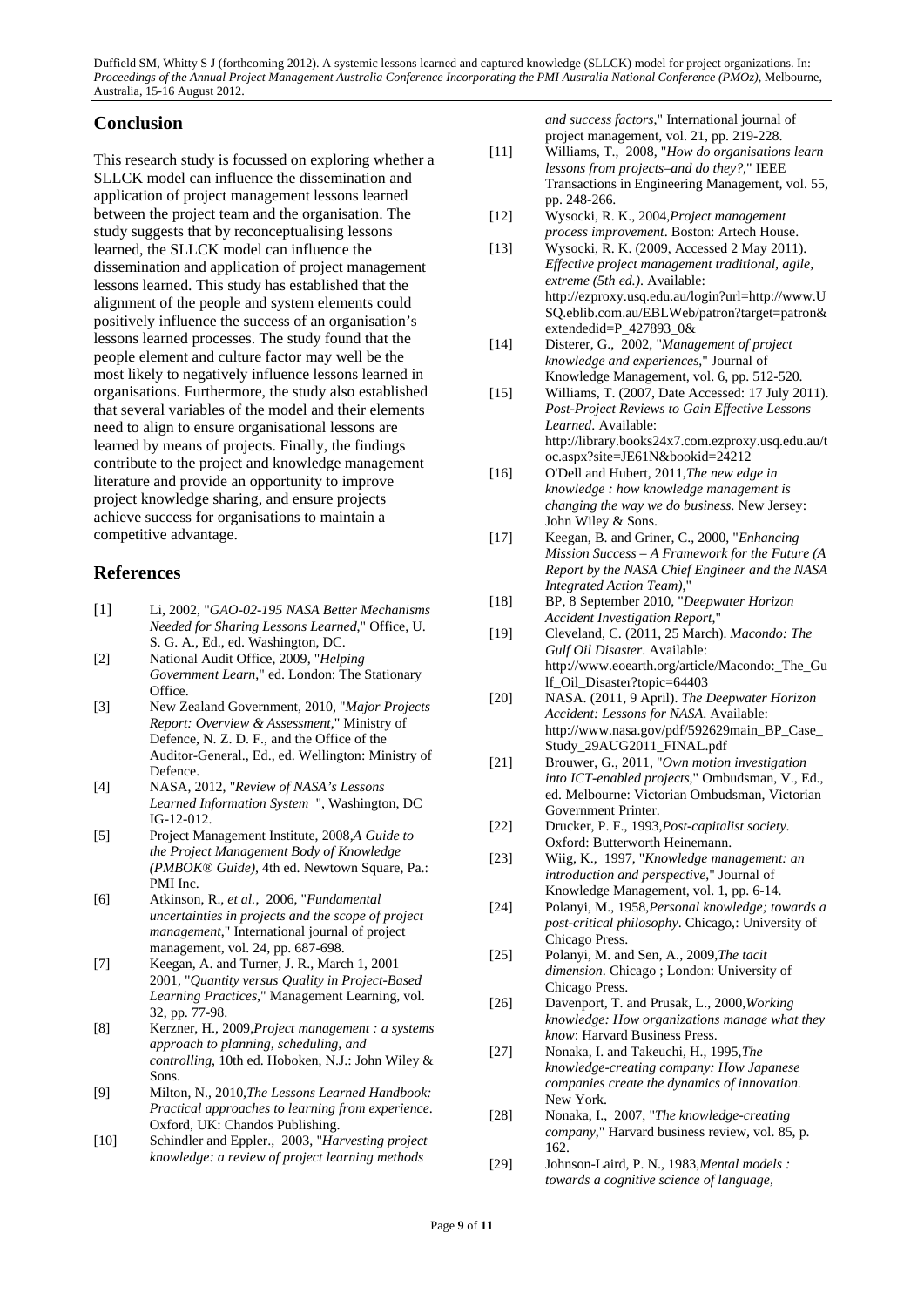*inference, and consciousness*. Cambridge, Mass.: Harvard University Press.

- [30] Whitty, S. J., 2009, "*New philosophy of project management: an investigation into the prevalence of modern project management by means of an evolutionary framework (presented at Univ. of Qld)*."
- [31] Gabora, L., 1997, "*The origin and evolution of culture and creativity*," Journal of Memetics: Evolutionary Models of Information Transmission*,* vol. 1, pp. 1-28.
- [32] Harkema, S., 2003, "*A complex adaptive perspective on learning within innovation projects*," Learning Organization, The*,* vol. 10, pp. 340-346.
- [33] Williams, T. M., 1999, "*The need for new paradigms for complex projects*," International journal of project management*,* vol. 17, pp. 269- 273.
- [34] Cooke-Davies, T.*, et al.*, 2007, "*Mapping the Strange Landscape of Complexity Theory, and Its Relationship to Project Management*," Project Management Journal*,* vol. 38, pp. 50-61.
- [35] Whitty, S. J., 2005, "*A memetic paradigm of project management*," International journal of project management*,* vol. 23, pp. 575-583.
- [36] Keshavarz, N.*, et al.*, 2010, "*Social complex adaptive systems. A response to Haggis*," Social Science & amp; Medicine, vol. 70, pp. 1478-1479.
- [37] Holland, J. H., 1996,*Hidden order : how adaptation builds complexity*. Reading, Mass.: Addison-Wesley.
- [38] Holland, J. H., 1992, "*Complex adaptive systems*," Daedalus*,* vol. 121, pp. 17-30.
- [39] Bullmore, E. and Sporns, O., 2009, "*Complex brain networks: graph theoretical analysis of structural and functional systems*," Nature Reviews Neuroscience*,* vol. 10, pp. 186-198.
- [40] Walsh, J. P. and Ungson, G. R., 1991, "*ORGANIZATIONAL MEMORY*," Academy of Management Review*,* vol. 16, pp. 57-91.
- [41] Duhon, H. and Elias, J., 2008, "*Why It Is Difficult To Learn Lessons: Insights from Decision Theory and Cognitive Science*," SPE Projects, Facilities & Construction*,* vol. 3, pp. 1-7.
- [42] Maqsood, T., "*The Role of Knowledge Management in Supporting Innovation and Learning in Construction*," School of Business Information Technology, RMIT University, 2006.
- [43] Von Zedtwitz, M., 2002, "*Organizational learning through post–project reviews in R&D*," R&D Management*,* vol. 32, pp. 255-268.
- [44] Andriessen, J. H. E. and Fahlbruch, B., 2004,*How to manage experience sharing : from organisational surprises to organisational knowledge*, 1st ed. Amersterdam ; Boston: Elsevier.
- [45] Fernie, S.*, et al.*, 2003, "*Knowledge sharing: context, confusion and controversy*," International journal of project management*,* vol. 21, pp. 177- 187.
- [46] Sense, A. J., 2007, "*Learning within project practice: Cognitive styles exposed*," International journal of project management*,* vol. 25, pp. 33-40.
- [47] Leistner, F., 2010,*Mastering organizational knowledge flow how to make knowledge sharing work*. Hoboken, N.J.: John Wiley & Sons.
- [48] Senge, P., 1990,*The Fifth Discipline, The Art & Practice of the Learning Organization*, Revised Edition, 2006 ed.: Doubleday New York.
- [49] Simon, H. A., 1991, "*Bounded Rationality and Organizational Learning*," Organization science*,*  vol. 2, pp. 125-134.
- [50] Blackman and Henderson. (2001, viewed 2 January, 2012). *Does A Learning Organisation Facilitate Knowledge Acquisition And Transfer?* . *Electronic Journal of Radical Organisation Theory 7(1)*. Available: http://www.mngt.waikato.ac.nz/ejrot/EJROT(new design)Vol7\_1\_front.asp
- [51] Eskerod, P. and Skriver, H. J., 2007, "*Organizational culture restraining in-house knowledge transfer between project managers—A case study*," Project Management Journal*,* vol. 38, pp. 110-122.
- [52] Dvir, D. and Shenhar, A. (2011) *What great projects have in common*. MIT Sloan Management Review. 18-21.
- [53] Hislop, D., 2005,*Knowledge management in organizations : a critical introduction*. Oxford ; New York: Oxford University Press.
- [54] Reason, J., 1997,*Managing the risks of organizational accidents*. Aldershot, Hants, England ; Brookfield, Vt., USA: Ashgate.
- [55] Pettersson, U. and Nyce, J., 2011, "*Hierarchy and Tacit Knowledge in the Swedish Armed Forces: An Organisational Approach*," in Proceedings of the European Conference on Intellectual Capital, 2011 2011, pp. p328-332.
- [56] Lucier, C., 2003, "*When knowledge adds up to nothing - Why knowledge management fails and what you can do about it*," Development and Learning in Organizations*,* vol. 17, pp. 32-35.
- [57] Stastny and Garin, 2004, "*A Roadmap to a Just Culture: Enhancing the Saftey Envirnoment*," Gordon*, et al.*, Eds., First ed: GAIN Working Group E.
- [58] Reason, J., 2000, "*Human error: models and management*," British Medical Journal*,* vol. 320, p. 768.
- [59] Lindner, F. and Wald, A., October, 2011 2011, "*Success factors of knowledge management in temporary organizations*," International journal of project management*,* vol. 29, pp. 877-888.
- [60] Reich and Wee, 2006, "*Searching for knowledge in the PMBOK guide*," Project Management Journal*,* vol. 37, pp. 11-26.
- [61] Project Management Institute, 2008,*Organizational Project Management Maturity Model (OPM3®)*, 2nd ed. Newtown Square, Pa.: Project Management Institute Inc.
- [62] OGC, 2009,*Managing Successful Projects with PRINCE2*. London: TSO.
- [63] Chrissis, M. B.*, et al.*, 2003,*CMMI® : guidelines for process integration and product improvement*. Boston: Addison-Wesley.
- [64] Midha, A., 2005, "*How to Incorporate "Lessons Learned" for Sustained Process Improvements*," presented at the NDIA CMMI Technology conference, 2005.
- [65] O'Dell*, et al.*, 1998,*If only we knew what we know : the transfer of internal knowledge and best practice*. New York: Free Press.